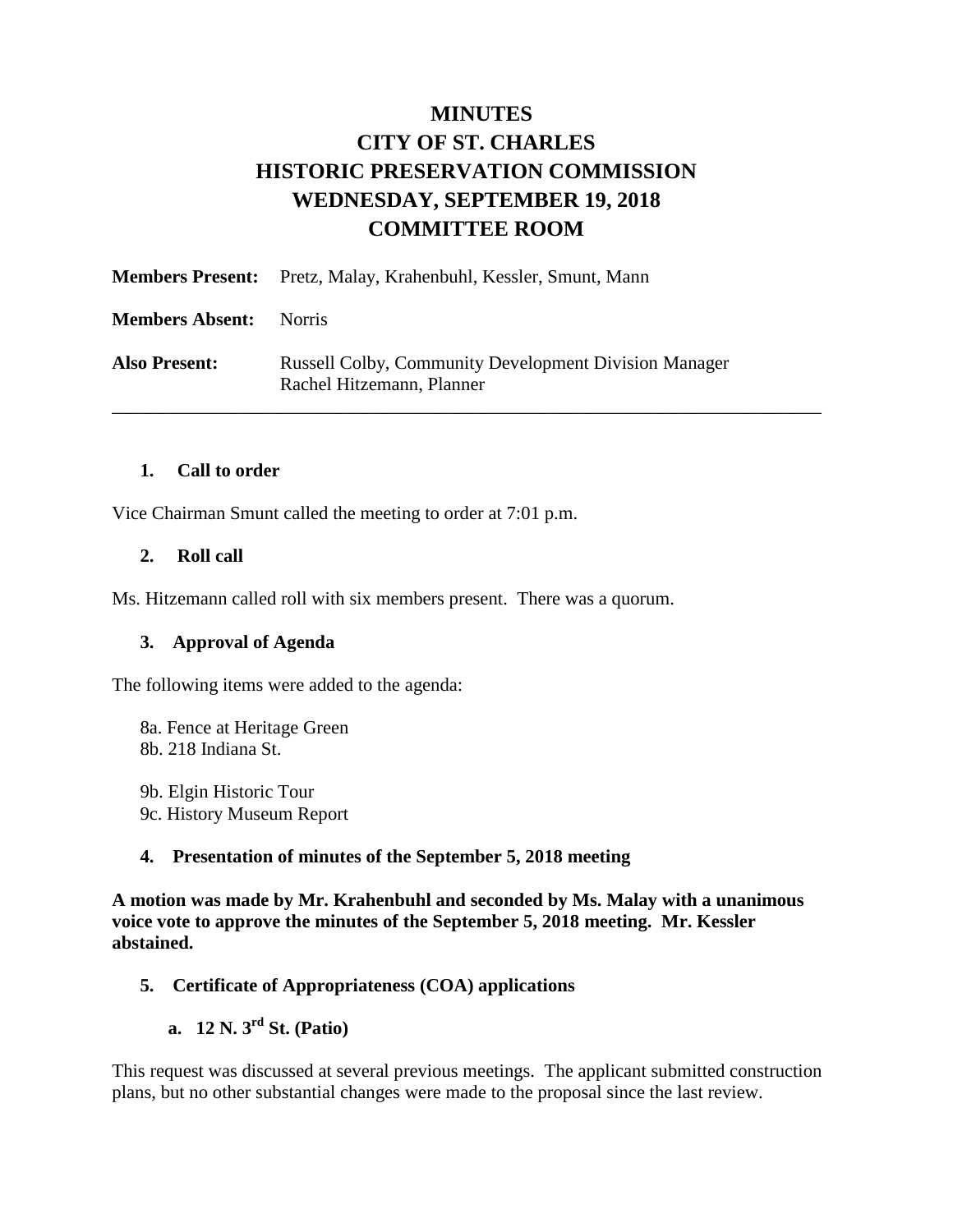Historic Preservation Commission Minutes – September 19, 2018 Page 2

#### **A motion was made by Mr. Krahenbuhl and seconded by Ms. Malay with a unanimous voice vote to approve the COA as presented.**

## **b. 109 N. 4th Ave. (Windows)**

The proposal is for the replacement of three windows at the rear of the house with aluminum clad windows.

**A motion was made by Ms. Malay and seconded by Mr. Kessler with a unanimous voice vote to approve the COA as presented.** 

# **c. 21 S. 4th St. (New Addition and Garage)**

The proposal is for an addition and a new two-car garage. The garage will need to be set back 5 feet from the rest of the building walls with frontage along S.  $4^{th}$  St.

Vice Chairman Smunt expressed concerns over the design of the garage. He felt the gable on the garage did not follow the slope of the gable on the house and suggested raising the pitch of the one on the middle bay to give it more of a carriage house look. He would like to see a revised rendering of the garage before giving final approval. He also recommended maintaining the trim and carrying it through to the addition.

Mr. Pretz questioned the use of vinyl siding. The home currently has vinyl siding and the Commissioners felt it would not be appropriate to ask the homeowner to use different materials at this point.

Mr. Krahenbuhl suggested including some kind of decorative feature on the garage doors to match back to the house. Vice Chairman Smunt recommended making the doors one foot taller for a vertical feel.

**A motion was made by Ms. Malay and seconded by Mr. Krahenbuhl with a unanimous voice vote to table the COA until additional/revised information/renderings for the garage are submitted.** 

#### **6. Landmark Applications**

No items were submitted.

#### **7. Grant Applications**

No items were submitted.

**8. Preliminary Reviews –** Open forum for questions or presentation of preliminary concepts to the Commission for feedback.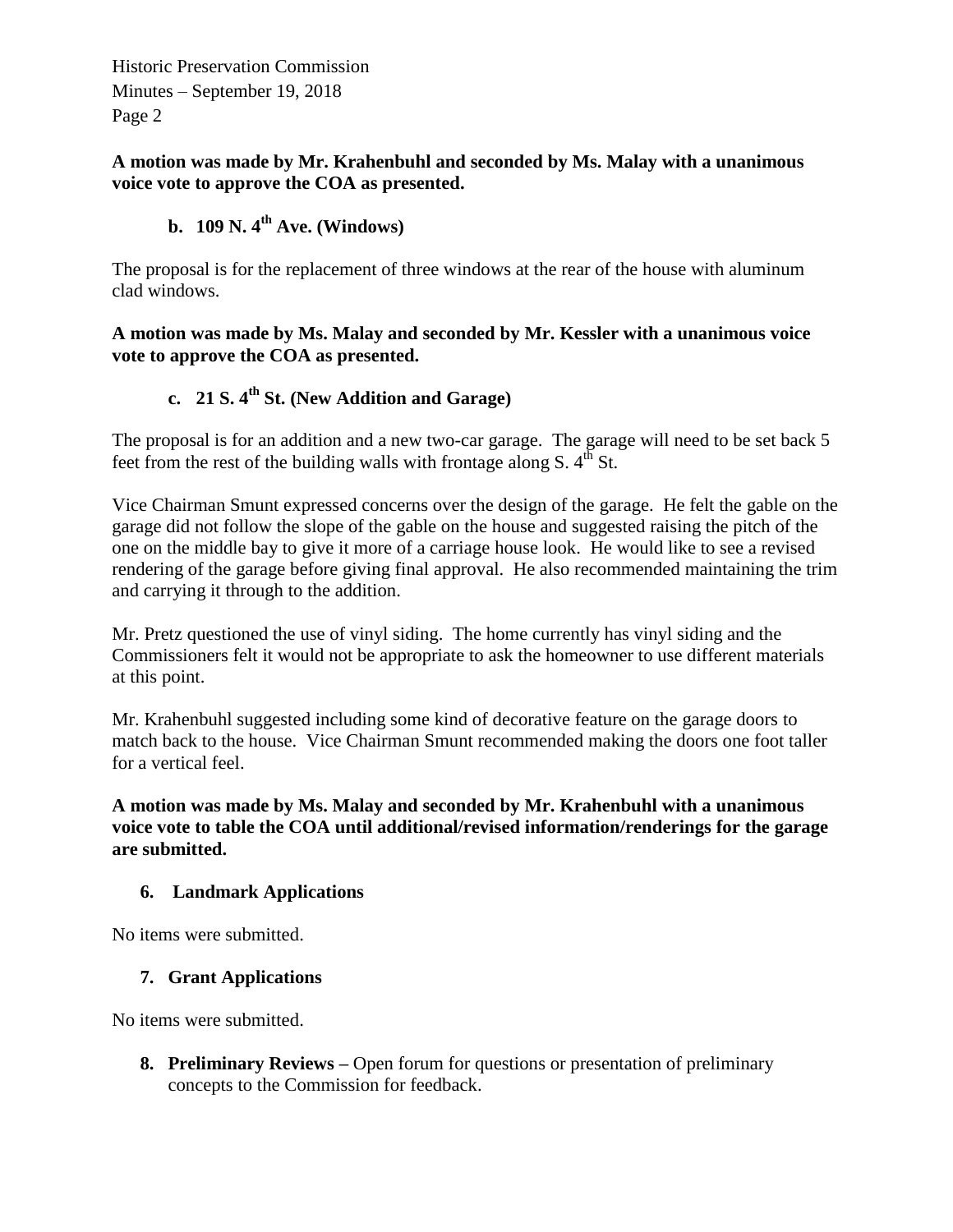Historic Preservation Commission Minutes – September 19, 2018 Page 3

#### **a. Fence at Heritage Green**

A proposal was discussed for the installation of PVC fencing at the Heritage Green Townhomes along  $5<sup>th</sup>$  Avenue. The bushes currently in place will be removed. Mr. Pretz expressed concern over the removal of these bushes. The development across the street removed all their bushes which left the parking areas more visible. He felt it looked unattractive. Vice Chairman Smunt would like to see the fence put east of the bushes. Once they grow, it will create a large green screen and will help soften the look of the fence. If no bushes are going to be used, then he would prefer to see cedar fencing. Ms. Malay said wrought iron fencing would be fine too.

John, president of the homeowners association, said the bushes are dying due to environmental reasons. However, they are not able to determine the exact reason, but it would be too costly to keep putting in new bushes at their current size. This is why they are looking at alternate fencing. The goal is to stay away from wood to avoid the maintenance associated with caring for it. He said composite fencing would cost twice as much as vinyl and about the same as replacing the bushes with new bushes. Vinyl is half that cost and is available in a number of different styles. He would like to use wood grain looking vinyl. Vice Chairman Smunt would like to see a sample of the product under consideration before providing a recommendation.

Mr. Pretz said he prefers to see some type of greenery included with the fencing. Vice Chairman Smunt agreed that any combination of fencing and greenery would be better than just fencing. John asked if the Commission would be more open to considering a less costly fence option if it was combined with plants. The Commissioners said it would help, but they would like to see the materials.

#### **b. 218 Indiana St.**

Andrew Driscoll, a real estate developer, was present. He noted the address should be 219 Indiana St. He is considering demolishing the property and constructing something that adds to the current look and feel of the neighborhood. He suggested something that visually ties into the new development along First Street, or perhaps some type of row house. There are two architectural pieces behind the property that he would preserve and highlight in his new plans. He was seeking feedback on the Commission's guidelines/restrictions.

Ms. Malay advised the Commission would like projects to be sympathetic to the neighborhood's architecture and to incorporate some of those features into the projects. She also noted the Commission has begun doing more on-site visits whenever a demolition is being considered. Mr. Pretz said they would like some historical research done to determine if there is any valuable information that needs to be considered before a demolition is approved. He also said they need to know what is going to replace the current structure. Mr. Krahenbuhl suggested Mr. Driscoll check with the history museum to see if they have any information on this house.

Mr. Kessler gave examples of a few homes in the same area that the Commission approved, or that have features he may want to emulate. He said he would rather not see him mirror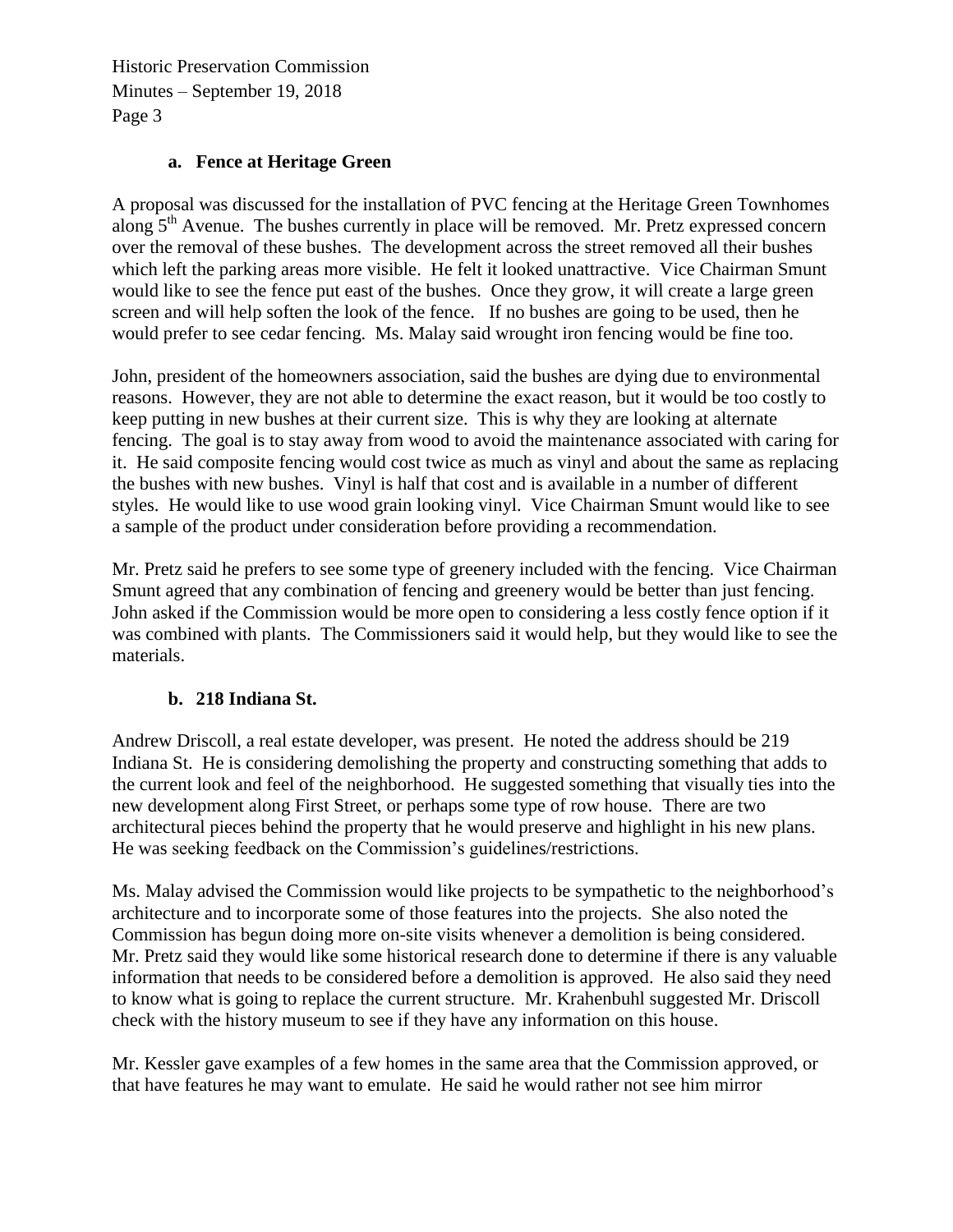Historic Preservation Commission Minutes – September 19, 2018 Page 4

development on First Street. Mr. Pretz said the mass of the structure should be sensitive to the surrounding homes. He does not want to see a home so out of place in relation to the others.

Vice Chairman Smunt reviewed structural features of the Queen Anne style of homes. He said Mr. Driscoll plans for a full two-story home would seem to fall within that style.

The Commissioners discussed conducting an on-site visit.

## **9. Additional Business and Observation from Commissioners or Staff**

## **a. Façade Grant Monitoring**

Mr. Pretz expressed concerns over how to monitor the work that was to be done when grants are approved. The following suggestions were made to help ensure the work was done as requested.

- Have all the conditions listed in the scope of work. When the homeowner submits for the payout, they would need to provide itemized receipts matching that scope of work. It was noted this may still not accurately depict if the work was really done.
- Have the contractors attend the meetings so that the Commission can tell them the specific work that needs to be done versus relying on the homeowner to relay the information.
- Assign a commissioner to monitor the scope of work.
- Do all the prep work and then have a commissioner volunteer to take a look at it.
- Provide photo documentation.

Mr. Kessler cautioned against sending a volunteer to monitor the work. Ms. Malay also noted that they shouldn't be having individual discussions with applicants about particular projects. Perhaps a staff member and a commissioner working together would be a better option.

Mr. Colby said the homeowner should know the expectations in advance. They should be informed at the time the grant is being reviewed that the work will be verified at a certain point in the process. The homeowner would have to agree to this as a condition of the grant.

## **b. Elgin Historic Tour**

Mr. Pretz has a book from the tour that he will share with the other members.

#### **c. History Museum Report**

The History Museum will be celebrating historic preservation month next May. The director would like to have the different preservation and historic groups in the St. Charles area come together for some type of event, or tour, in an effort to enhance public relations.